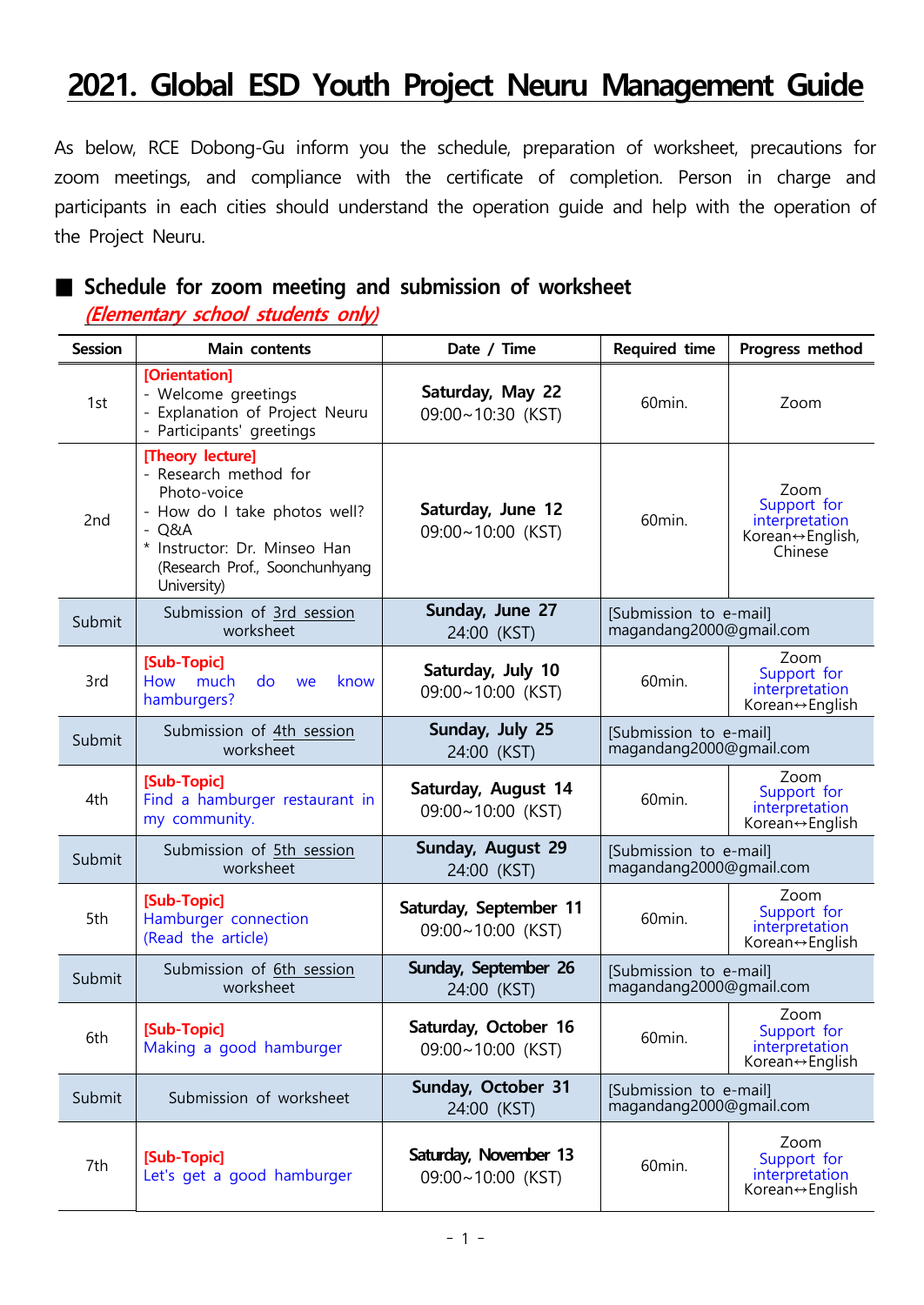| <b>Session</b> | Main contents                                                                                                                                                                                                                                                                                                                                                     | Date / Time         | <b>Required time</b> | Progress method |
|----------------|-------------------------------------------------------------------------------------------------------------------------------------------------------------------------------------------------------------------------------------------------------------------------------------------------------------------------------------------------------------------|---------------------|----------------------|-----------------|
| 8th            | [Final briefing]<br>- Exhibition of photos at<br>Dobong District Office<br>- Participation in completion<br>ceremony by zoom (with<br>deliver the certification of<br>completion)<br>- Submission of Project Neuru<br>final research report to UNU<br>- Sharing personal portfolio,<br>final research report, and<br>video<br>- Survey of topic selection in 2022 | <b>Mid-December</b> |                      | Zoom            |

## **■ Schedule for zoom meeting and submission of worksheet**

## **(Junior high school and High school x University student only)**

| <b>Session</b> | Main contents                                                                                                                                                                       | Date / Time                                 | <b>Required time</b>                              | Progress method                                                           |
|----------------|-------------------------------------------------------------------------------------------------------------------------------------------------------------------------------------|---------------------------------------------|---------------------------------------------------|---------------------------------------------------------------------------|
| 1st            | [Orientation]<br>- Welcome greetings<br>- Explanation of Project Neuru<br>- Participants' greetings                                                                                 | Saturday, May 22<br>09:00~10:30 (KST)       | 60min.                                            | Zoom                                                                      |
| 2nd            | [Theory lecture]<br>- Research method for<br>Photo-voice<br>- How do I take photos well?<br>$-Q&A$<br>* Instructor: Dr. Minseo Han<br>(Research Prof., Soonchunhyang<br>University) | Saturday, June 26<br>09:00~10:00 (KST)      | 60min.                                            | Zoom<br>Support for<br>interpretation<br>Korean↔English                   |
| Submit         | Submission of 3rd session<br>worksheet                                                                                                                                              | Sunday, June 27<br>24:00 (KST)              | [Submission to e-mail]<br>magandang2000@gmail.com |                                                                           |
| 3rd            | [Sub-Topic]<br>How much<br>do<br>know<br>we<br>hamburgers?                                                                                                                          | Saturday, July 17<br>09:00~10:00 (KST)      | 60 <sub>min.</sub>                                | Zoom<br>Support for<br>interpretation<br>Korean $\leftrightarrow$ English |
| Submit         | Submission of 4th session<br>worksheet                                                                                                                                              | Sunday, July 25<br>24:00 (KST)              | [Submission to e-mail]<br>magandang2000@gmail.com |                                                                           |
| 4th            | [Sub-Topic]<br>Find a hamburger restaurant in<br>my community.                                                                                                                      | Saturday, August 14<br>10:10~11:10 (KST)    | 60 <sub>min.</sub>                                | Zoom<br>Support for<br>interpretation<br>Korean↔English                   |
| Submit         | Submission of 5th session<br>worksheet                                                                                                                                              | Sunday, August 29<br>24:00 (KST)            | [Submission to e-mail]<br>magandang2000@gmail.com |                                                                           |
| 5th            | [Sub-Topic]<br>Hamburger connection<br>(Read the article)                                                                                                                           | Saturday, September 11<br>10:10~11:10 (KST) | 60min.                                            | Zoom<br>Support for<br>interpretation<br>Korean↔English                   |
| Submit         | Submission of 6th session<br>worksheet                                                                                                                                              | Sunday, September 26<br>24:00 (KST)         | [Submission to e-mail]<br>magandang2000@gmail.com |                                                                           |
| 6th            | [Sub-Topic]<br>Making a good hamburger                                                                                                                                              | Saturday, October 23<br>09:00~10:00 (KST)   | 60min.                                            | Zoom<br>Support for<br>interpretation<br>Korean↔English                   |
| Submit         | Submission of worksheet                                                                                                                                                             | Sunday, October 31<br>24:00 (KST)           | [Submission to e-mail]<br>magandang2000@gmail.com |                                                                           |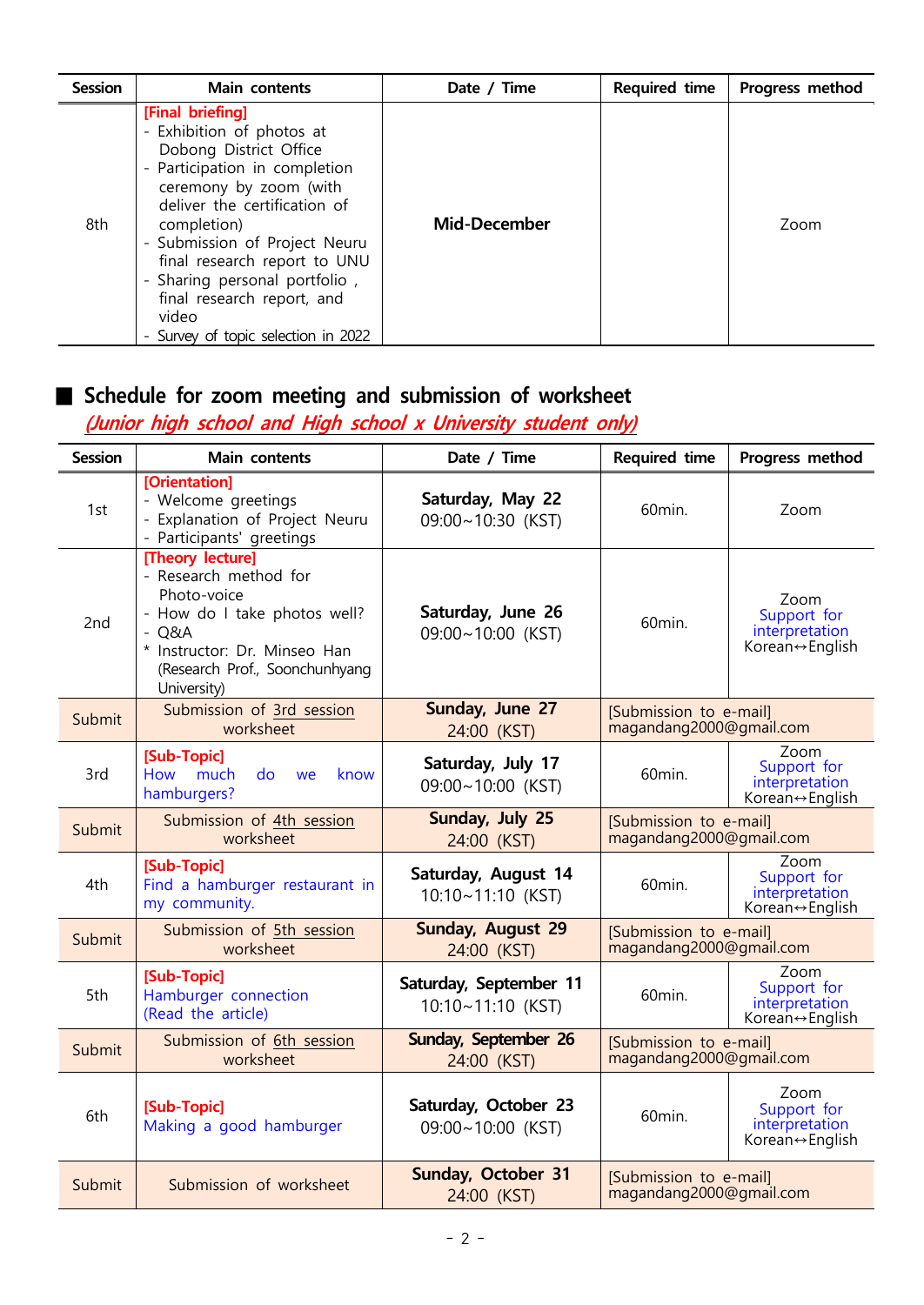| <b>Session</b> | Main contents                                                                                                                                                                                                                                                                                                                                                   | Date / Time                                       | <b>Required time</b> | Progress method                                         |  |
|----------------|-----------------------------------------------------------------------------------------------------------------------------------------------------------------------------------------------------------------------------------------------------------------------------------------------------------------------------------------------------------------|---------------------------------------------------|----------------------|---------------------------------------------------------|--|
| 7th            | [Sub-Topic]<br>Let's get a good hamburger                                                                                                                                                                                                                                                                                                                       | Saturday, November 13<br>$10:10 \sim 11:10$ (KST) | 60min.               | Zoom<br>Support for<br>interpretation<br>Korean↔English |  |
| 8th            | [Final briefing]<br>- Exhibition of photos at<br>Dobong District Office<br>- Participation in completion<br>ceremony by zoom (with<br>deliver the certification of<br>completion)<br>- Submission of Project Neuru<br>final research report to UNU<br>- Sharing personal portfolio,<br>final research report, and<br>video<br>Survey of topic selection in 2022 | <b>Mid-December</b>                               |                      | Zoom                                                    |  |

### ■ Notice for filling out worksheet by each session

- 1) Since a worksheet for each session is produced for submitting personal portfolios and UN university final research reports, participate faithfully fill out and submit them.
- 2) Write the name of the city in the city name box.
- 3) Make sure to write the grade, class, and participant name.
- 
- 4) Be sure to keep the submission date of the worksheet.<br>- RCE Dobong-Gu should analyze the data submitted by the participants and talk about it at the zoom meeting with the analysis data, so make sure to keep the submission date
- 5) If possible, photos and videos of participants' activities shall be taken and sent at each
	- session.<br>- The background is natural to fill out worksheet regardless of school, home, etc.  $\rightarrow$  Video will be produced for participatory activities.
- 6) Please refer to the following for other precautions:

| <b>Session</b> | <b>Main contents</b>                                                                                                                                                                                                                                                                                                                                                                                                                                                                                                                                                                                                                  |  |  |  |  |
|----------------|---------------------------------------------------------------------------------------------------------------------------------------------------------------------------------------------------------------------------------------------------------------------------------------------------------------------------------------------------------------------------------------------------------------------------------------------------------------------------------------------------------------------------------------------------------------------------------------------------------------------------------------|--|--|--|--|
| 3rd            | - Question 1: Make sure to write five words. it doesn't matter if it's a hamburger image or a<br>word associated with a hamburger. Ex) delicious, bread, etc.<br>- Question 2: Photo 1 and 2 take pictures of hamburgers that are common around you.<br>Photo 3 and 4 take pictures of family and friends eating hamburgers. (Agreed to take<br>photos at this time)<br>- Question 3: Taking a close-up photo of the ingredients you often see in hamburgers.<br>Search the book or the Internet and write a cultivation method (within 100<br>words) based on the main ingredients (about 1-2 ingredients) in the photo you<br>took. |  |  |  |  |
| 4th            | - Question 2: Pick one of the most famous hamburger restaurants in our area and take a picture.<br>Pick and take one photo of a poster attached to the hamburger restaurant.                                                                                                                                                                                                                                                                                                                                                                                                                                                          |  |  |  |  |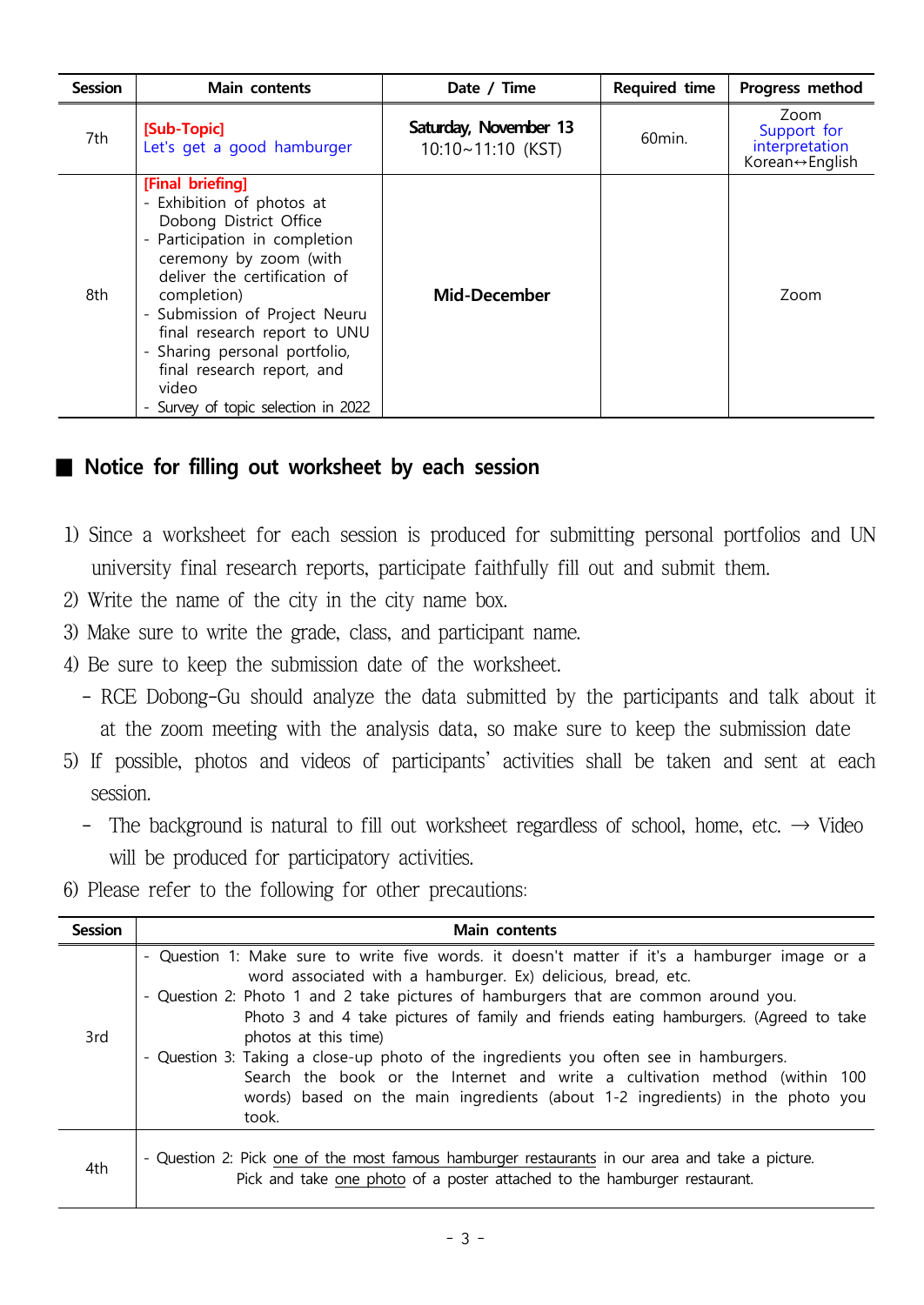| Session | <b>Main contents</b>                                                                                                                                                                                                                                                                                                                                                                                                                          |
|---------|-----------------------------------------------------------------------------------------------------------------------------------------------------------------------------------------------------------------------------------------------------------------------------------------------------------------------------------------------------------------------------------------------------------------------------------------------|
| 5th     | - Question 2: Students will make their own mind maps (including coloring) on printed paper,<br>take photos or scan them, and send them to Dobong-Gu. Dobong-Gu will<br>reorganize them to create a big mind map by combining submitted by<br>participants form each cities.                                                                                                                                                                   |
| 6th     | Norman Myers (1981) Based on the hamburger connection, present to participants what it<br>$\overline{\phantom{a}}$<br>means to be a good hamburger and encourage them to participate according to the<br>instructions in the worksheet.<br>- Question 2: The modeling will be provided separately by e-mail. It's also meaningful to make<br>a good hamburger at home with participants' parents with the content suggested<br>in Question 1. |
| 7th     | - If there are students (including overseas friends) who have become close to each other<br>through zoom meetings, a team of two or three will guide them to produce ads in the best<br>way they can.<br>- A participant can work on his/her own, but if possible, quide him/her to team up                                                                                                                                                   |

#### ■ **Notice for zoom meeting**

- 1) E-mail for zoom meeting guide
	- Dobong-Gu will e-mail zoom meetings (date/time, and zoom address) to the person in charge a day before, please guide participants so that they can participate with schedules.
- 2) Difficulty to enter a zoom meeting
	-
	- Dobong-Gu conducts a zoom operation test 1 hour before the zoom meeting. In some cases, the administrative network of the Dobong District Office causes problems in the operation of zoom, etc., so if possible, please guide students to access the zoom
	- meeting 20 minutes prior to the commencement of the zoom meeting.<br>- If the zoom address received by email is not accessible on that day, person in charge should guide the participants to enter the changed zoom address.
- 3) Change the name to English after connecting to the zoom meeting
	- ex) Miso Park
- 4) In consideration of Korean students, Korean  $\leftrightarrow$  English sequential interpretation is provided. (run on a trial basis this year)
- 5) Participants who want to ask questions during zoom meeting should raise their hands and talk.
- 6) If participants want to make other inquiries, ask questions after finishing the zoom meeting.
- 7) After the zoom meeting, attendance must be to participate in the photo shoot.

#### ■ Compliance with Certificate of Completion

1) Issued in the name of Mayor of Dobong-Gu to participants who meet the completion criteria as below.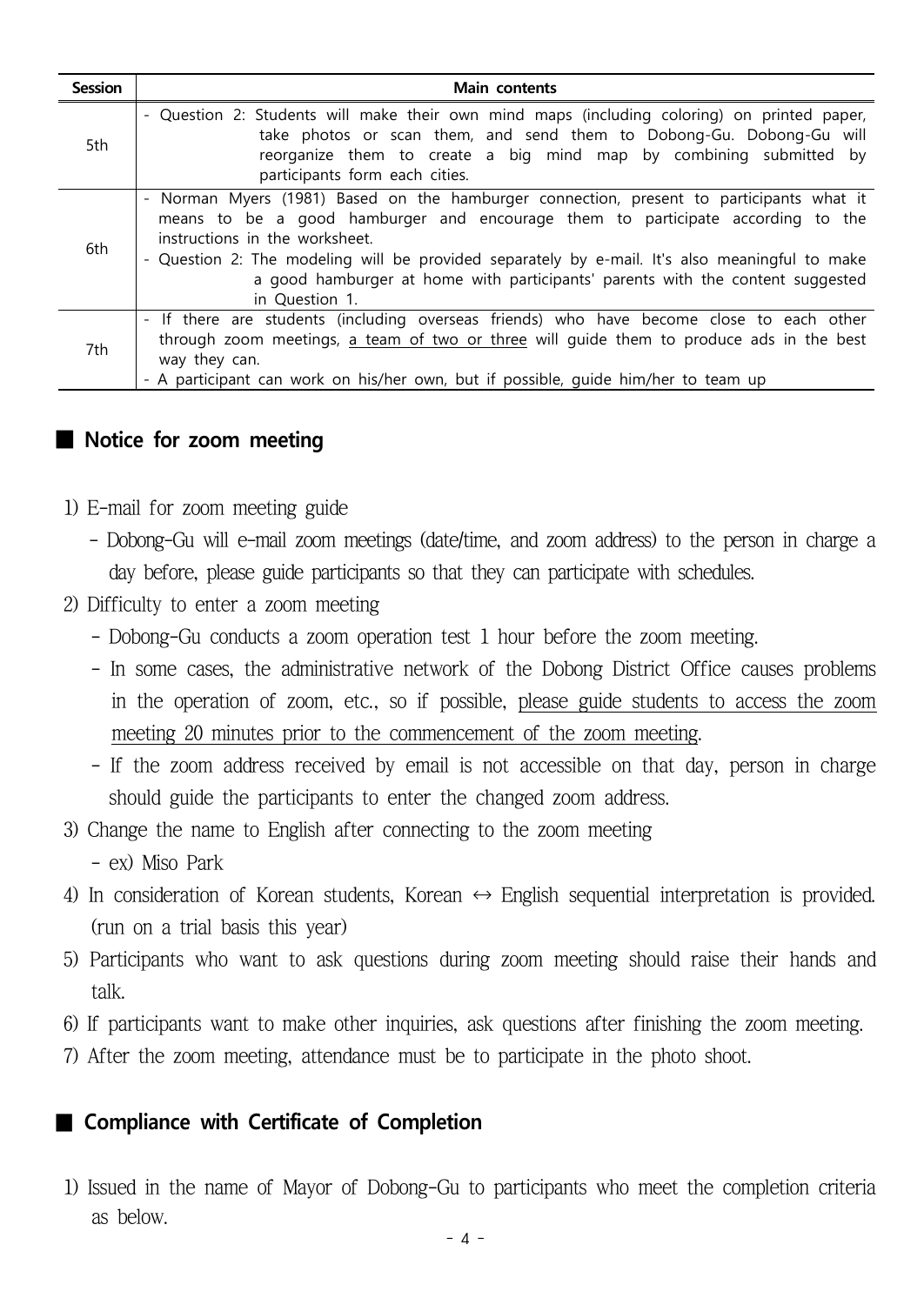| Zoom meeting<br>(70% or higher)                          |          |                         | Submission of<br>worksheet(100%) | Personal<br><b>Portfolio</b> | Final research report                      |
|----------------------------------------------------------|----------|-------------------------|----------------------------------|------------------------------|--------------------------------------------|
| 1 <sup>st</sup> session<br>(orientation)                 | Required | 3 <sup>rd</sup> session |                                  |                              | Participants who get                       |
| $2nd$ session<br>(theory lecture)                        |          | $4th$ session           |                                  |                              | zoom meeting<br>attendance (70% or         |
| $3rd$ session ~<br>7 <sup>th</sup> session<br>(activity) | Required | $5th$ session           | Submission<br>$(100\%)$          | Completion                   | higher), submission<br>of worksheet (100%) |
| $8th$ session<br>(final briefing)                        |          | $6th$ session           |                                  |                              | only enter name as<br>a participating      |
|                                                          |          | –7th<br>session         |                                  |                              | researcher                                 |

#### 2) Certificate of completion ceremony

- 
- Date / Time: Mid-December Venue: Dobong District Office
- Participatory methods: Zoom
- \* Details will be provided at the end of November.

#### ■ Submission of consent

- 1) 1<sup>st</sup> submission: Agreement letter for project Neuru participation, Agreement letter for photo shooting and use
	- Deadline: June 30, 2021
- 2) 2<sup>nd</sup> submission: Confirmation of permission to release photos
	- Participating researchers' consent to the final photo in the UN University research report.<br>- Deadline: November 20, 2021
	-
- 3) Method of submit
	-
	- Participant submit to Dobong-Gu (magandang2000@gmail.com) A person in charge collects and submits participant's consent to Dobong-Gu (magandang2000@gmail.com)

## ■ The others

- 1) The person in charge of participating in this project shall be entered as a co-researcher in the UN University research report.
- 2) Participating students in this project are named participating researchers.
- 3) Personal portfolio will be produced in PDF and send to person in charge and participants' e-mail.